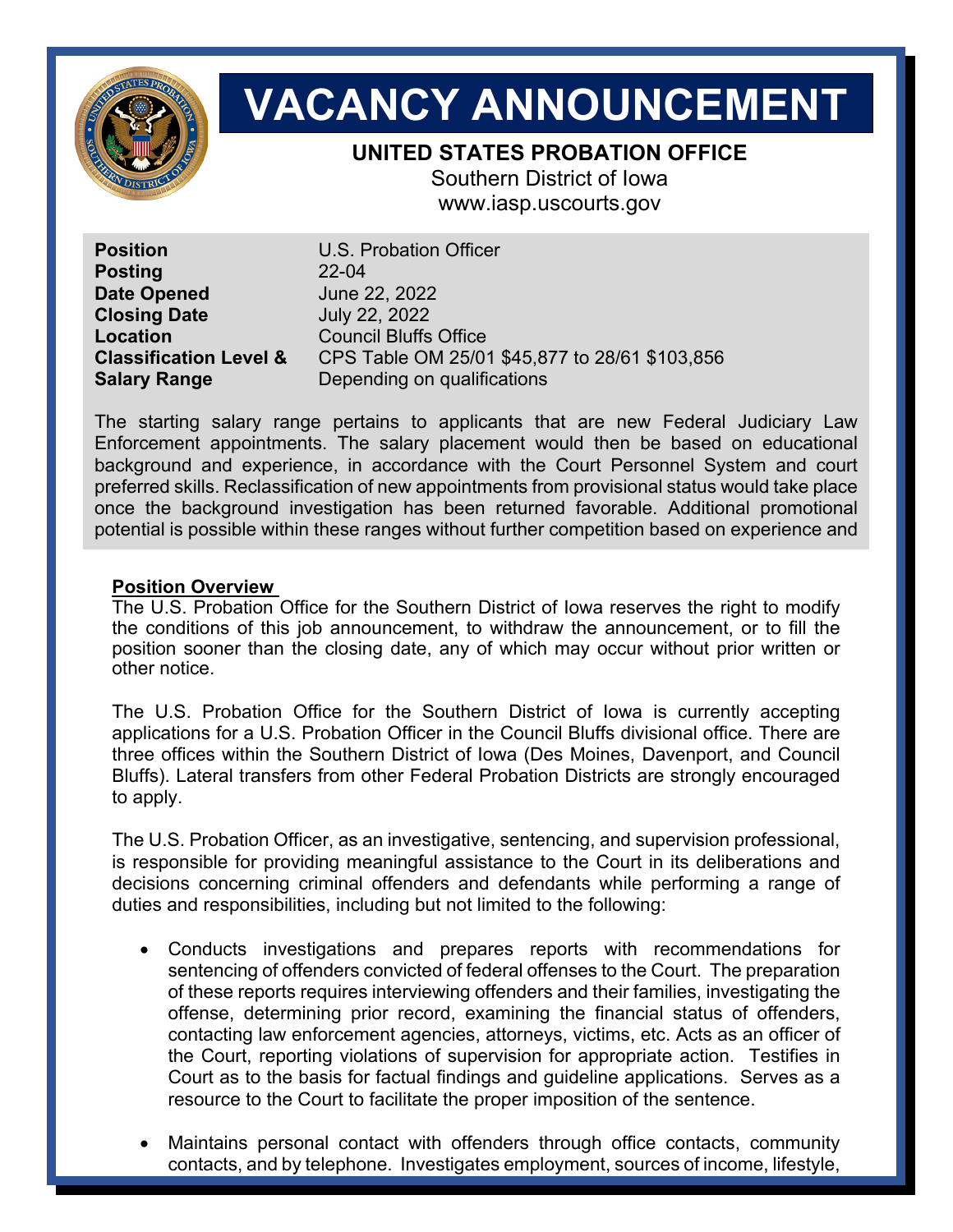and associates to assess risk and compliance. Responsible for detection of illicit drug use and implements the necessary treatment or violation proceedings. Serves as a referral source for employment agencies, educational resources, mental health treatment facilities, and substance abuse treatment facilities to ensure compliance with conditions of release and for the protection of the community.

- Supervises offenders to maximize adherence to Court-ordered conditions, reduce risk to the community, and to provide correctional treatment.
- Maintains a detailed automated record of case activity. Responsible for case records as required by the Court, the Administrative Office of U.S. Courts, and the Chief U.S. Probation Officer.
- Performs other duties as the Court and Chief U.S. Probation Officer may require.

## **Qualifications:**

- Must be a United States citizen.
- First-time appointees to positions covered under law enforcement retirement provisions must not have reached their **37th birthday at the time of the appointment.** Applicants who are aged 37 or older who have previous law enforcement officer experience under the Civil Service Retirement System or the Federal Employees' Retirement System and who have either a subsequent break in service or intervening service in a non-law enforcement officer position may have their previous law enforcement officer experience subtracted from their age to determine whether they meet the maximum age requirement. Appropriate documentation such as a SF50 must be provided with application packet.
- Completion of a bachelor's degree from an accredited college or university in a related field of academic study, such as Criminal Justice, Criminology, Sociology, Social Work, Psychology, Counseling, Law, etc. **A minimum of a 2.9 grade point average (GPA) is required with an undergraduate degree. An undergraduate degree with a GPA lower than 2.90 is not acceptable unless the applicant has completed one academic year (30 semester or 45 quarter hours) of graduate work in a field of study closely related to the position and has maintained a GPA of 2.9 or higher.**
- The successful applicant(s) must be mature, responsible, poised, organized, and meticulous. Must possess a positive attitude, integrity, tact, good judgment, initiative, and the ability to work with a wide variety of people with diverse backgrounds. Must be able to meet all Court deadlines and dates.
- For salary placement at CL27 the successful applicant must have either two years of specialized experience, or completion of a master's degree in a field of study. Specialized experience is described as progressively responsible experience gained after completion of the bachelor's degree in such fields as probation, pretrial services, parole, corrections, criminal investigations, or work in substance/addiction treatment. Experience as a police officer, custodial, or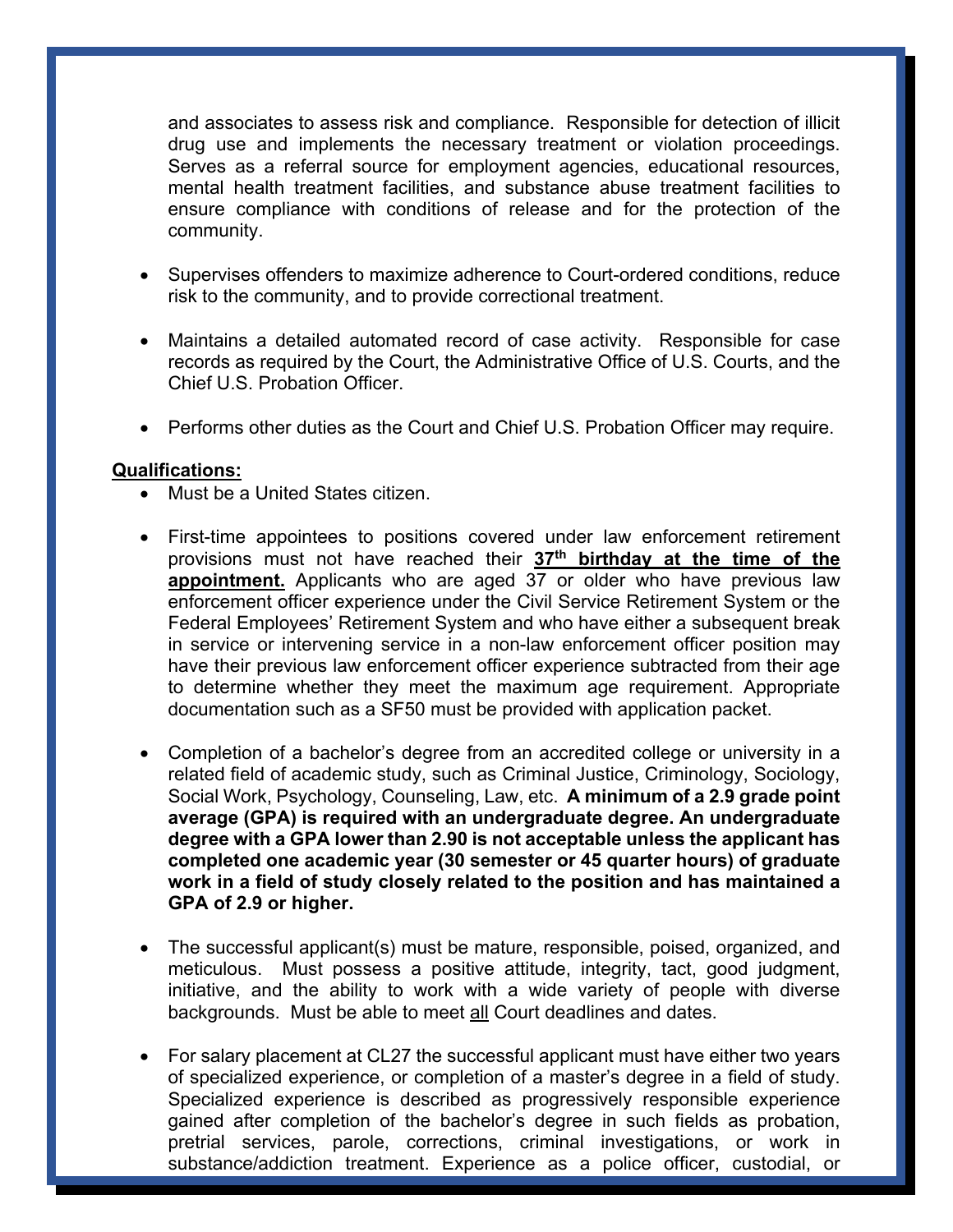security officer, other than any criminal investigation experience, is not creditable. In the event the applicant qualifies based on education only, the applicant must have two years of specialized experience, including at least one year as a CL27 or a Juris Doctorial (JD) degree to be eligible for advancement to CL28.

### **Benefits**

Federal employees are entitled to federal benefits such as health, dental, vision, life insurance, long-term disability insurance, long-term care insurance and flexible spending accounts. Participation in a defined benefit plan the Federal Employees Retirement System-Further Revised Annuity Employee (FERS-FRAE), and up to 5% matching contributions on retirement savings through the Thrift Savings Plan (401k equivalent). Generous accrual of paid time vacation and sick leave and 11 paid holidays per year. Commuter subsidies for public transportation to and from work. Extensive online training options and in-person training and professional conferences, funds permitting.

#### **Miscellaneous**

- Prior to appointment, the selectee considered for this position will undergo a full medical examination and drug screening. The medical requirements and essential job functions derived from the medical guidelines for probation officers are available for public review at: http://www.uscourts.gov. Upon successful completion of the medical examination and drug screening, the selectee may then be appointed provisionally, pending a favorable suitability determination by the Court. This process could take several weeks.
- The selectee considered for this position will undergo a full background investigation by the Office of Personnel Management (OPM) once they have entered onto duty as a provisional hire. If the OPM report reflects any findings of a negative nature, considered not to be acceptable by the Chief District Judge and Chief U.S. Probation Officer, employment as a U.S. Probation Officer would be terminated.
- The Chief U.S. Probation Officer for the Southern District of Iowa requires all new officers to attend and successfully complete the Office of Probation and Pretrial Services' (PPSO) Initial Probation and Pretrial Services Training program at the Federal Law Enforcement Training Center (FLETC), located in Charleston, South Carolina. This intensive six-week training program is designed to meet the training requirements for new officers.
- The selectee will be subject to ongoing random drug screening, periodic background reinvestigation, and may be subject to subsequent fitness-for-duty evaluations as deemed necessary by the Chief U.S. Probation Officer for reasonable cause at any time.
- All court employees, including U.S. Probation Officers, are in the excepted service and are required to adhere to the Code of Conduct for Judicial Employees which is available for review upon request. Probation Officers may be removed by the Court for unacceptable performance, misconduct, or other cause pursuant to 18 U.S.C. § 3602(a).